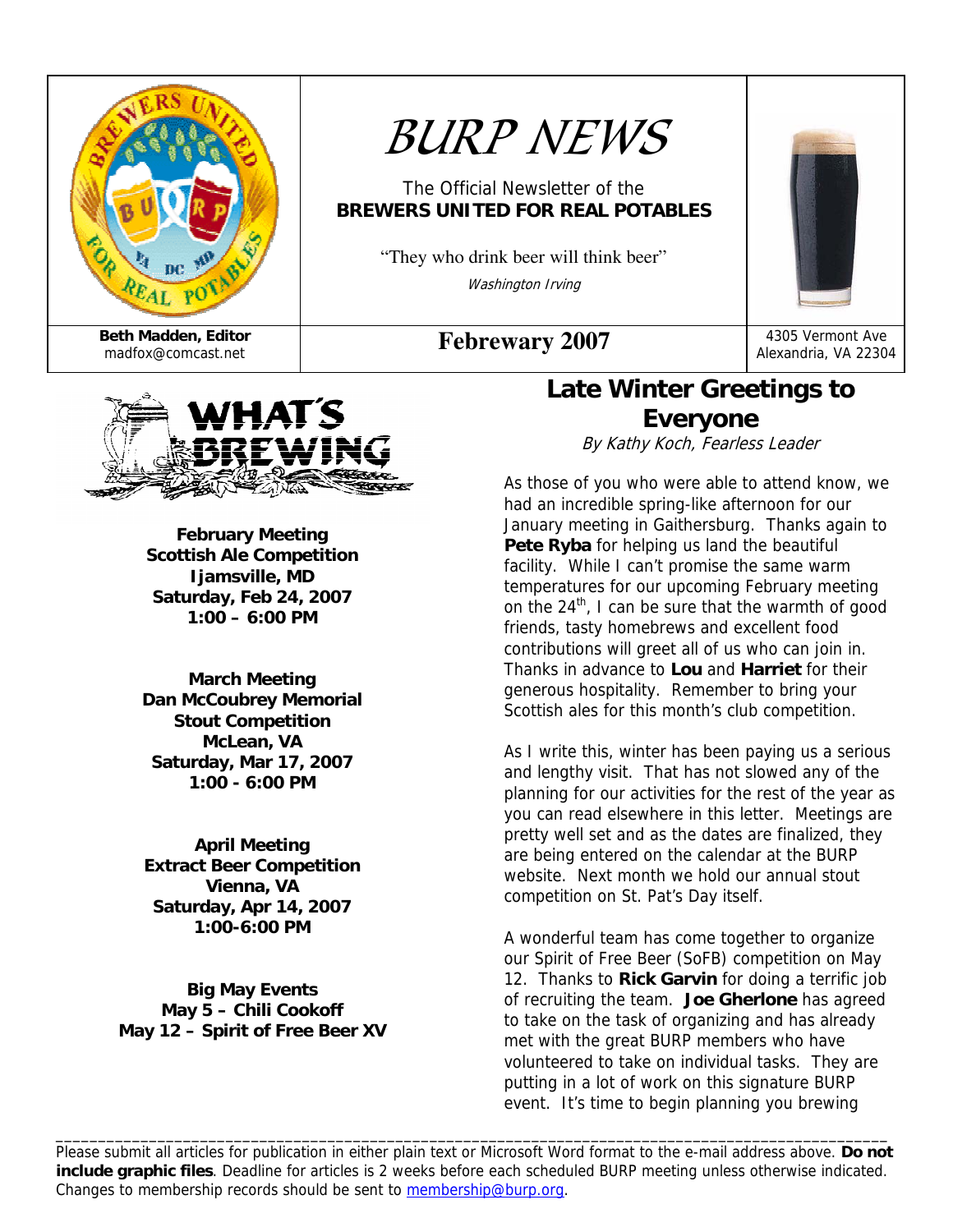schedules to prepare your entries. Our annual chili competition meeting will be May 5 and you will be able to drop off your SoFB entries at that meeting.

As I mentioned, our monthly club competition this month focuses on Scottish Ales. Why not get involved, learn more about the style and help out at the meeting by volunteering to judge during this competition. If you're a novice at judging, it's an opportunity to work with some our more experienced judges, get to know more people and more about this style of beer. Let **Jamie Langlie** or **Jeanie Osburn** know of your interest. They would happy to get you lined up to judge before the meeting date if you know you are coming.

In addition to your competition entries, remember to bring your home brews of any style for sampling and constructive comments. The fact that you made it and brought it is your extremely important contribution to the club. Out of your own brews? Bring some interesting commercial examples for tasting comparisons. As always, your tasty food to accompany the beers is also needed to round out the experience. Introduce yourself to folks you don't know and share a sample of something tasty.

See you all on the  $24<sup>th</sup>$ .

### **Lovely Weather for Brrrrrewing, eh?**

By Jamie Langlie and Jeanie Osburn, Co-Ministers of Culture

#### *The purpose of BURP's monthly competitions is to further the art and science of homebrewing by providing thoughtful feedback to Club brewers and by developing a cadre of wellqualified, educated judges*.

Three cheers and a round of homebrew to the winners of January's BURP Club Competition for Category #10, (American Ale: A. Pale, B. Amber, C. Brown). Ribbons and BOTY points will be awarded. And the winners were:

1<sup>st</sup> Place- Mike Neith, 10B (American Amber Ale), Beer name – "Winnie's Seeing Red Ale" (hmmm, hope the  $1<sup>st</sup>$  place got you out of the doghouse). Mike's beer is representing BURP at the February

AHA Club Only Competition for low-gravity/session beers. BOTY ytd total points, 3.

2nd Place- **Mel Thompson**, 10A (American Pale Ale), No Beer Name. BOTY ytd total points, 2.

 $3<sup>rd</sup>$  Place- **Bud Hensgen**, 10A (American Pale Ale), Beer name- "Sweet Susan Ale II". BOTY ytd total points, 1.

Thanks to all who entered, and a big thanks to our judges, **Herb Rose**, **Wendy Aaronson**, **Tom Cannon**, and **Matt Pyle**.

February's competition is Scottish Ales, Category 9A (Scottish Light 60/), 9B (Scottish Heavy 70/), and 9C (Scottish Export 80/). According to BJCP guidelines, the Scottish Ale subcategories share the same general description and are differentiated by gravity and alcoholic strength with the flavor profile tipped slightly toward the malt. Entrants should determine their subcategory based upon original gravity and alcoholic strength. The winner's beer will represent BURP at the March AHA Club-only competition for Scottish Ales. Remember: 1 entry per subcategory; provide 2 plain, brown, 12-oz bottles with plain caps; a removable paper lable for each bottle identifying the brewer's name, beer style & category number, and the beer's name.

#### **Desperately Seeking Judges**

All you folks who will be taking the BJCP exam in March - here's your big chance. Practice your judging skills by judging this months Scottish Ale Competition. All of you who are already BJCP judges, please take the time to mentor these prospective BJCP judges by judging with them. Please contact your Ministers of Culture to let them know you will judge.

#### **SoFB**

We've got the time, we've got the place, and you've got the homebrew! We've been assured by Jerry Bailey of Old Dominion (OD) that the prospective buyers of OD are enthusiastic about our continuing to hold SoFB at OD (though we're keeping Plan B opened should we need it). The date is May 12, 2007, with a deadline for entries of May 5, 2007 (at the Chili Cook-off meeting).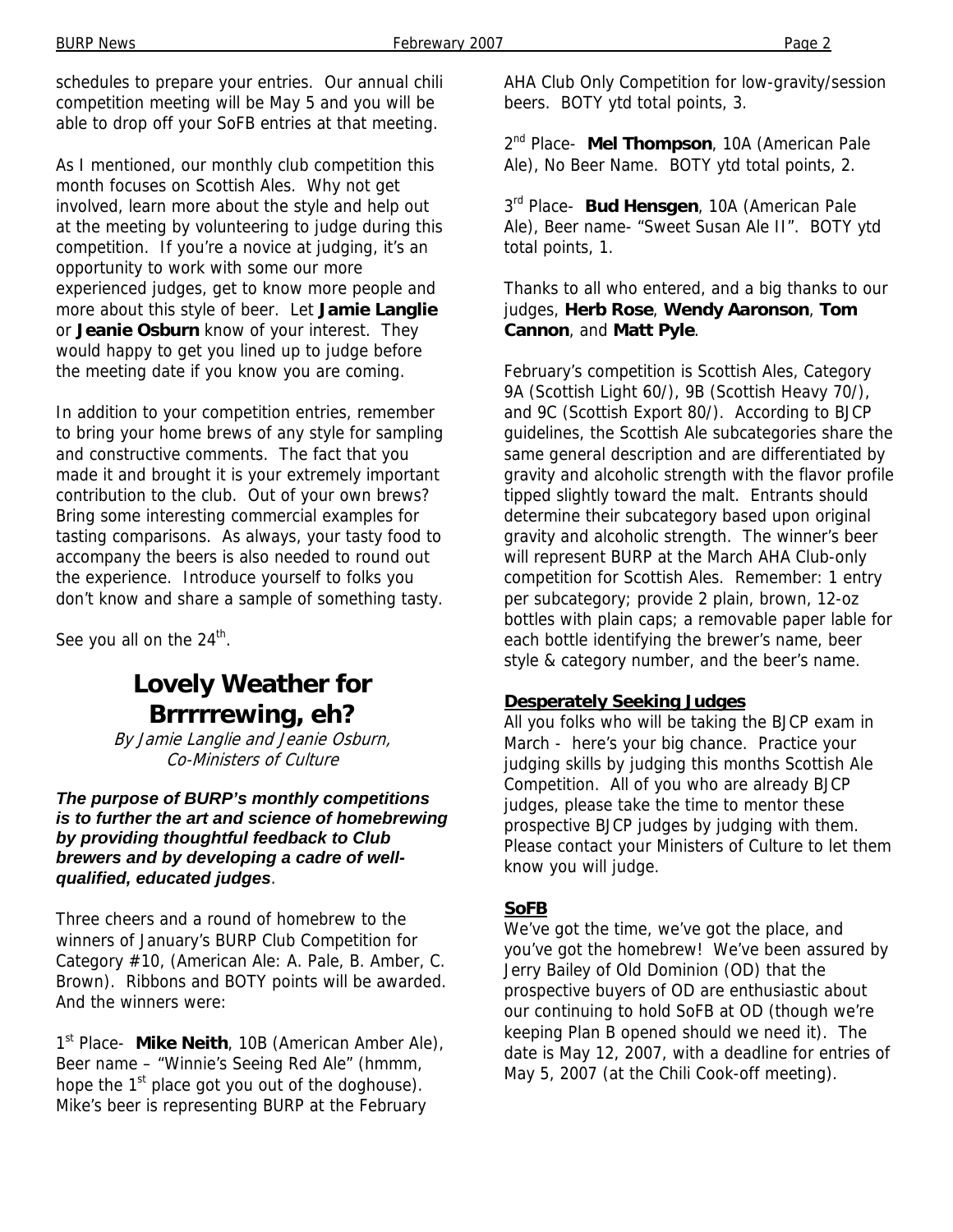The committee for planning for SoFB has shaped up and includes: General Organizer **Joe Gherlone** Prizes **Trish Koch** and **Jamie Langlie**  Registrar **Robert Stevens** Assitant Registrars **Jude Wang** and **Alan Hew** Media/Promotions **Steve Marler** Steward Coordinate **Christine Johnbrier** Facilities Coordinator **Alison Skeel** Breakfast Coordinators **Bill Ridgely** and **Wendy Aaronson**

| Judge Coordinator                            | <b>Andy Anderson</b> |
|----------------------------------------------|----------------------|
| Lunch                                        | Jim and Linda Rorick |
| Transportation Coordinator Mark Hoegenmiller |                      |

There are always many tasks which need to be done and all help is greatly appreciated. Contact any of the above committee members or your Ministers of Culture to volunteer to help with this event. Get those kettles fired up!

### **February Education Scottish Ales**

By Tom Cannon, Co-Minister of Education

We all know about Scottish Ales, right? 60/- (Scottish Light), 70/- (Scottish Heavy) and 80/- (Scottish Export), along with Strong Scotch Ales. Would you be surprised to hear that, with the exception of Strong Scotch Ales, this has become a dying style?

Two Scottish made beers have recently won Champion Beer of Britain. Neither has been what we traditionally think of when we think of Scottish Ales. The first was Caledonian's Deuchars IPA, which you can guess by its name is a fairly hoppy bitter. The second was Harvistoun's Bitter and Twisted, again by its name implying it's hardly a malty Scottish Ale. So, what's going on in Scotland?

The history of Scottish brewing is fairly well known. Because hops weren't grown in Scotland and therefore had to be imported, traditional Scottish Ales were not very hoppy. In addition, most likely due to Scotland's inherently cool temperatures, cool fermentation temperatures were also used

which tended to inhibit ester production found in many types of ale and augmented the beer's natural maltiness. So, what we were traditionally looking for are clean, lightly hopped, malty beers.

The question of the use of peated malt in Scottish Ale always comes up. My experience has been that Scottish beers produced and drunk in Scotland do not have peated malt or any other smoky malt character. We spoke to the brewer at Moulins brewery in Pitlochery, Scotland, a gentleman who was at least 60 years old, about the use of peated malt in beer production and his response basically was "Now why would you do that?" Peated malt is used in Scotch whisky production, not beer production. Now, perhaps at one time, long ago, brewers used some peated malt in some beers as they had no other fuel with which to malt the grain, but this practice has been phased out for quite some time. The BJCP guidelines say that any smoky character should come from the yeast, not from the malt. One explanation which I tend to believe is that back when homebrewing was starting, the only commercial Scottish Ales available were those that had, perhaps, sat on the shelf for quite some time and had some funky flavors that some homebrewers naturally assumed came from the use of peated malt. This is to say that it could be another HUL (Homebrewers Urban Legend). Nobody really knows, but the Scottish Ales currently served in Scotland are certainly not peaty or smoky.

So, again, what's going on in Scotland? I have CAMRA Good Beer Guides going back 20 years. In 1989, there were 6 breweries producing what we consider traditional Scottish Light, Heavy and Export. By 1997, there were 7 breweries producing those beers, but in 2007 they were down to only 3. Starting in 1995, under the designation Scottish 60/- or Light, the CAMRA guide starts to use phrases like "hard to find", and "virtually unavailable". On my first visit to seriously drink Scottish Beers in Scotland in 1988, I never saw any Scottish Lights, but 70/- and 80/- were fairly common. This was true again in 1999, but on our last visit in 2005, we could not find a single cask conditioned 70/-, though there were carbonated, keg versions available. Bellhaven, McEwan's and Caledonian 80/- were still readily available in cask form. Even more telling, in those Good Beer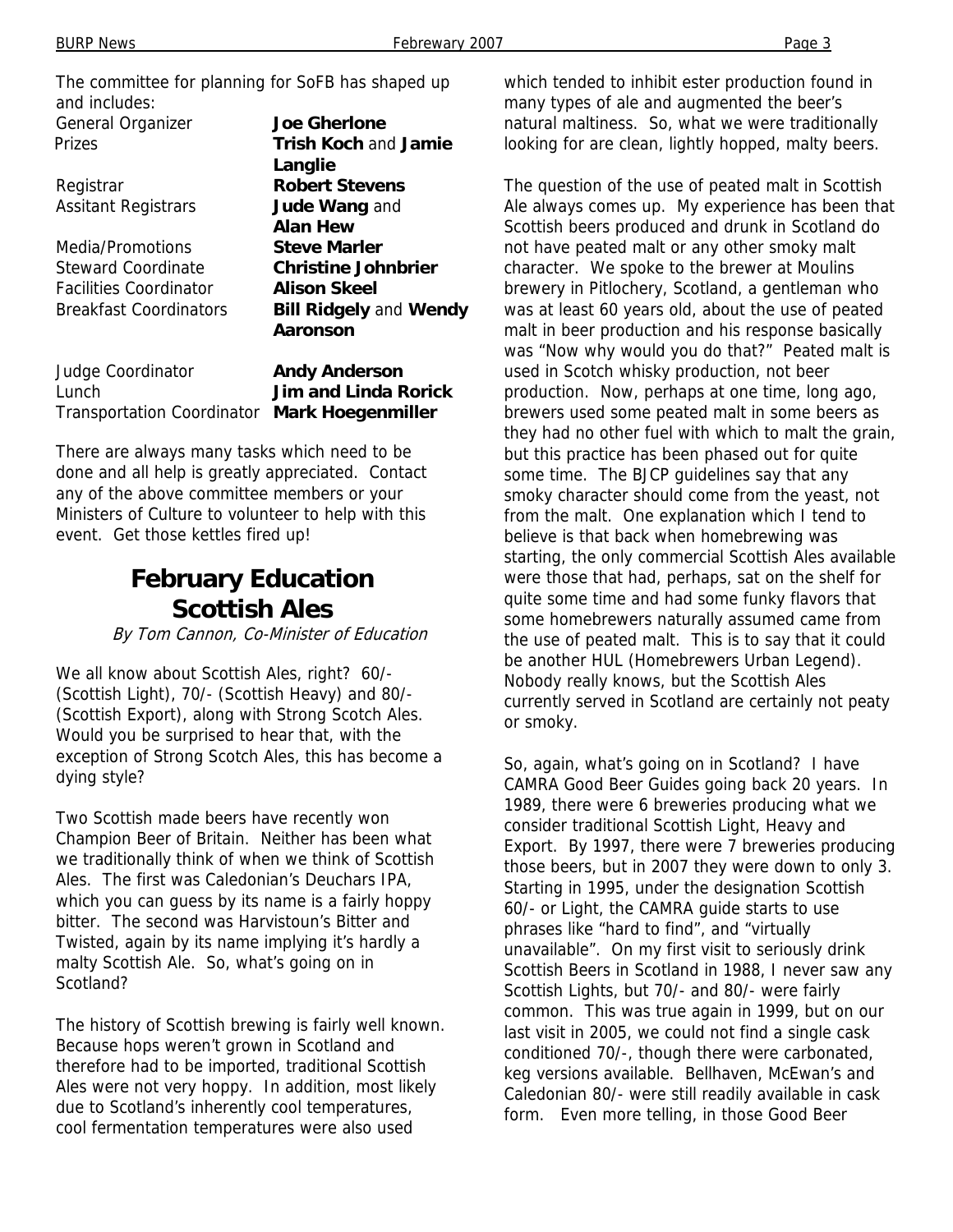Guides, in 1989, for Glasgow, 11 out of the 11 pubs listed carried either a 60/-, 70/- or 80/-. However in 1997 that number had dropped to 7 out of 9 and in 2007, the number was only 3 out 13.

Then there's this. In the most recent CAMRA newsletter, it was announced that Scottish and Newcastle have stopped production of McEwan's cask 80/-. So what's happening? The answer is probably that young Scots believe that these old styles were their grandfather's beers and are not currently suited to their taste. More aggressive and pale beers appear to be more attractive to the younger beer drinkers. This is much like what happened to Mild in England. In the 1990's, cask Mild was very difficult to find. Now there has been a resurgence, largely due to CAMRA, but it remains to be seen if the same will happen in Scotland. Time will, of course, tell, but if you are looking for a good Scottish Light or Heavy, you might consider brewing one yourself.

At the February BURP meeting, we will be discussing Scottish Ales and what is currently being brewed there. We will have some commercial examples. If anyone out there sees any 70/- or 80/- examples, please bring a few bottles to the meeting (not the McEwans "Export" which is not a very good example). BURP will reimburse you and it would be appreciated. (Please send me an email ahead of time so I know what to expect.) The tasting will start at 1:00.

### **BURP to hold Beer Judge Certification Program (BJCP) Exam**

BURP will be holding a BJCP exam for persons interested in become a certified beer judge. With the series of classes that were held last fall, there is a lot of interest in this exam. It will be held in Rockville on March 10.

This is a three hour timed exam that includes 10 questions on beer judging, beer styles and the brewing process and also includes judging 4 beers. A passing score is a 60. It is a difficult exam that requires extensive knowledge, but it has proven to

demonstrate that the people that have passed the exam know a great deal about beer and brewing and can therefore be counted on to reliably evaluate beer in homebrew competitions.

If you are interested in taking the exam, contact your ministers of education, **Wendy Aaronson** or **Tom Cannon**. There is a \$40 exam fee, but BURP has agreed to cover that expense for BURP members taking the exam



## **BURP Lapel Pins Still For Sale**

The new BURP lapel pins have arrived and will be available for purchase at the January BURP meeting. About ½ of the 200 pins ordered were sold at the holiday banquet, so they are going quickly.

The pins are 1" in diameter, gold plated, and have a butterfly clutch on the back. Each comes in its own poly bag. The final pin design is reproduced above.

Pins are being sold for \$3.00 each. Just bring cash or a check payable to BURP to the meeting. If you can not make the meeting but would like to purchase one or more pins, please contact **Bill Ridgely** at ridgely@burp.org or 301-762-6523.

### **Trivial Beer-Suits Gluten-Free Beers By Charlie Pavitt**

Sadly, not everyone can drink beer as we normally think of it; an alcoholic beverage made primarily from barley, hops, yeast, and water. For various reasons, some people must stay away from alcohol. For them, the brewing industry has for quite a few years provided (almost) alcohol-free, about which I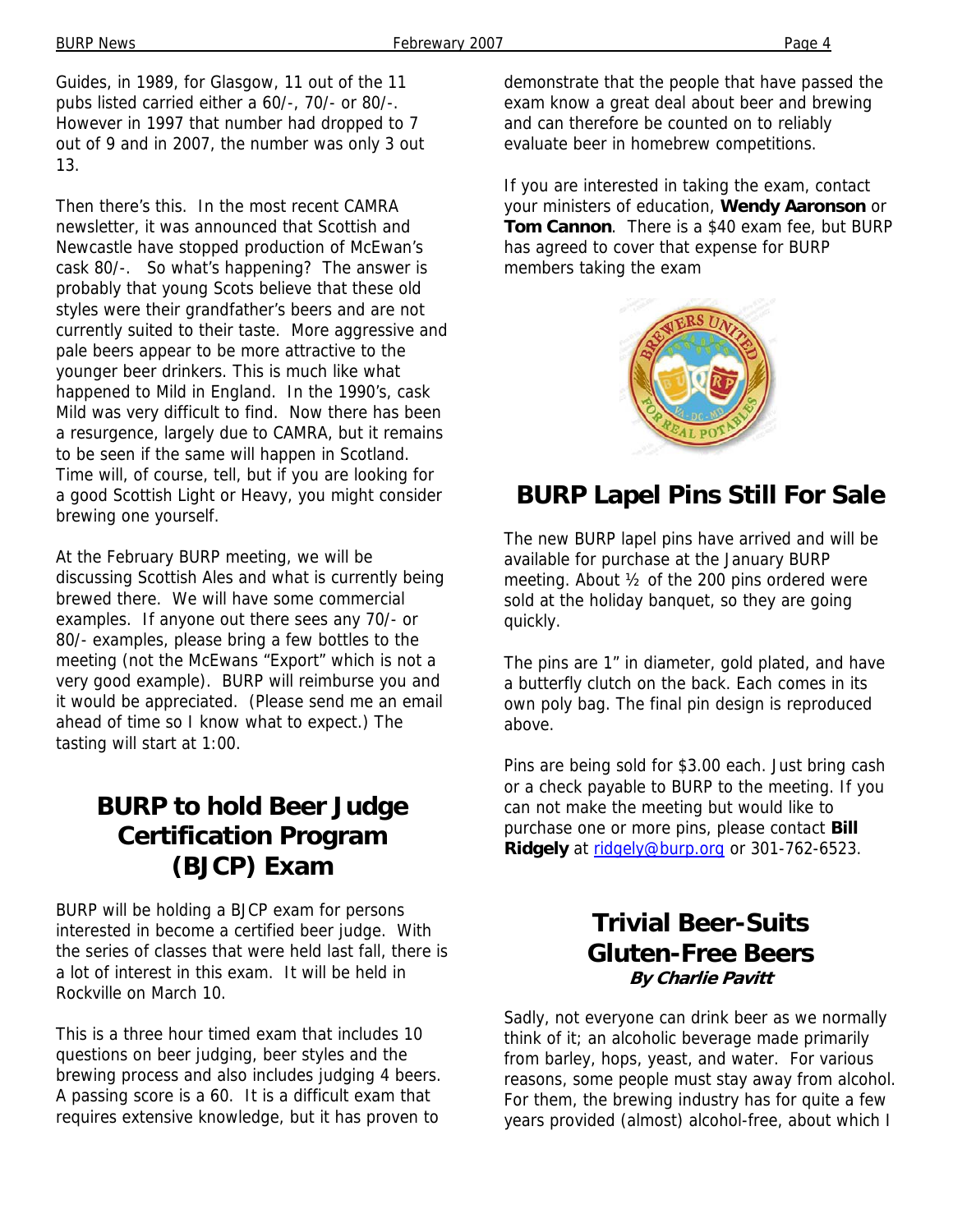need not inform you. This month's beer-suits is written for another category of folks; those who cannot tolerate gluten (celiac disease). As a consequence, the primary beer grain (barley), number one adjunct (wheat), and other likely additives (oats and rye) are out of bounds. But, there are many gluten-free grains that could potentially be fermented, including among others buckwheat, sorghum, rice, corn, millet, and quinoa (see www.bellaonline.com/articles/art30583.asp). And where there is a market, there is someone trying to fill it. Breweries specializing in gluten-free beers are beginning to appear, some from celiac brewers. Further, the world's first gluten-free beer festival was held in Chesterfield, England, last February with support from CAMRA (see www.glutenfreebeerfestival.com). Five beers were awarded blue ribbons for being good (good may not be great, but one must start somewhere).

Here are some of the breweries that are producing gluten-free beers:

- From the U.S.:
- Milwaukee's Lakefront Brewery, a sorghumbased ale entitled New Grist that garnered one of the blue ribbons;
- New York's Ramapo Valley (RVB; www.ramapovalleybrewery.com), makers of a honey-based beer, a second blue-ribbon beer;
- Bard's Tale (www.bardsbeer.com), run by a couple of celiacs, who brew a sorghumbased American lager called Dragon's Gold (unavailable for the festival) and are planning to add an ale.

From England:

- Green's (www.glutenfreebeers.co.uk), brewers of a menagerie including Explorer Stout (a third blue ribbon winner), Discovery (just described as a "beer"), Pioneer and Trailblazer Lagers, Herald Ale, Endeavour (a "double dark"), and Pilgrim (a cherry beer);
- Hambleton Ales (www.hambletonales.co.uk) provides an ale and a lager;
- Fine Ale Club's (www.ale4home.co.uk/fine\_ale\_club.htm) Against the Grain bitter, a fourth blue ribbon winner.

From Quebec:

• New France Beers' La Messagère (www.lesbieresnouvellefrance.com), a pale ale made from rice and buckwheat.

From Australia:

• O'Brien (www.gfbeer.com.au), a lager and a fifth blue ribbon winner, with brown and pale ales reportedly coming soon.

Several of these can be purchased on-line (just google "gluten free beer") and are beginning to appear at stores. There is some discussion on-line about brewing gluten-free, but I only saw one recipe. Unfortunately, it looks atrocious (the author compares the result to Coors Lite, which makes sense if you look at its ingredients).

Gluten free beers can be found described as such in the 2005 Brewers Association Style Guide as a hybrid/mixed style. In that vein, we conducted a tasting/judging of Dragon's Gold (of which I found available six-packs at my beer store, State Line Liquor of Elkton, Maryland) at the GABS Beer Dinner on January  $27<sup>th</sup>$ . Collectively, we found it highly diacetyl and a bit cardboardy (I have no idea how old the bottles are). But it was drinkable. And if your options were a flawed but drinkable beer versus no beer at all, ever, which would you choose?

### **BURP 10 and 20 Years Ago**

Compiled By Bill Ridgely

#### **20 Years Ago, Feb 1987**

The second BURP meeting of February 1987 (the first being a postponement of the January meeting) was held on Feb 24 at the Wide World of Wine in the District. While the theme of the meeting was the annual stout competition, the election of club officers remained the primary unfinished business. The only officer so far elected for the New Year was **John Gardiner**, who volunteered to be the club Secretary & newsletter editor. At the February meeting, **Katherine Long** was nominated and elected as new club Li-beerian. However, no volunteers stepped forward to assume the roles of President, Vice President, or Treasurer, so election of these officers was once again moved forward to the next meeting. The stout competition was judged by all members present rather than a panel of judges. For the first time, a homebrew was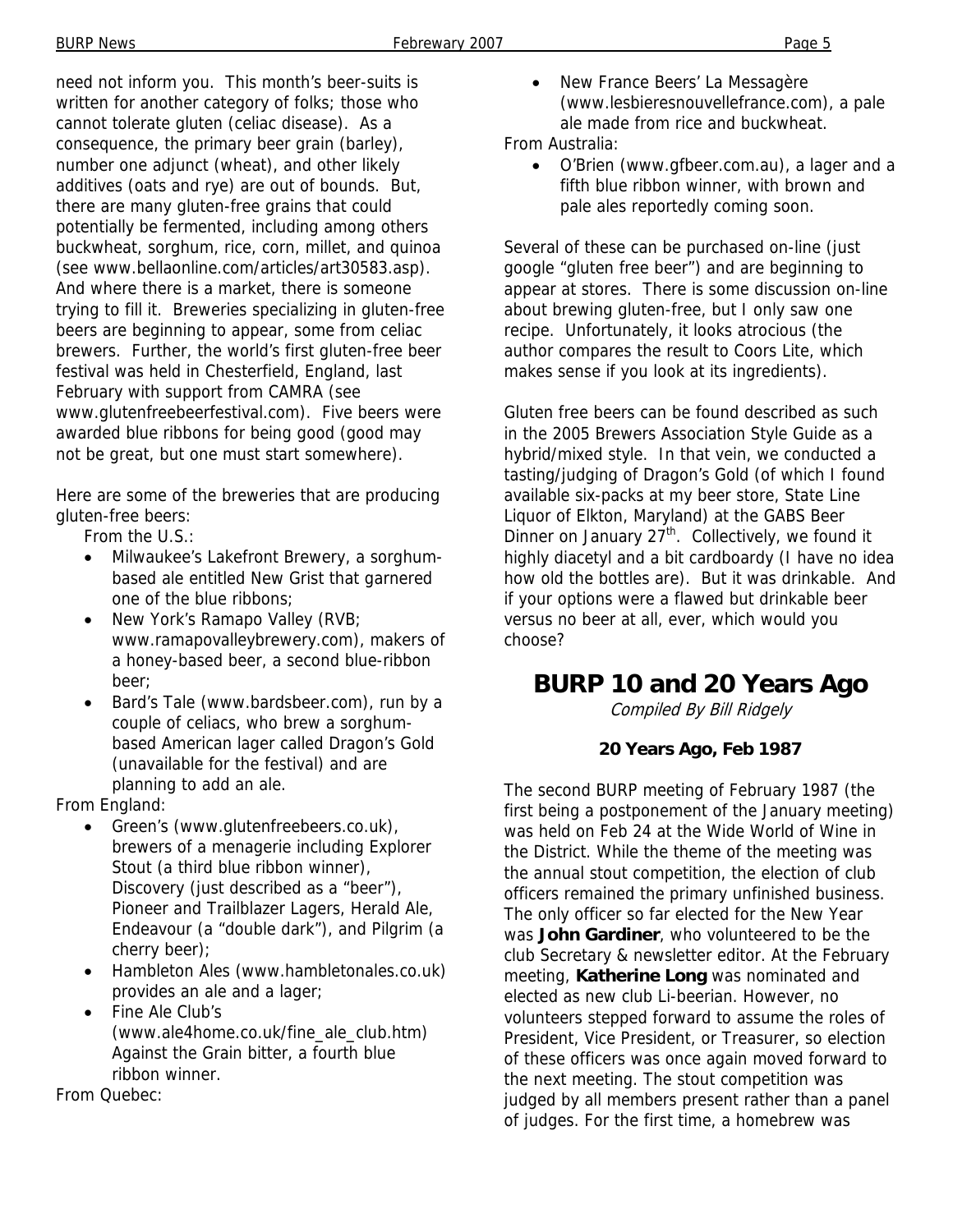entered in a club competition in a 5-gal corny keg, and this beer, brewed by **Blaine French** using a **Charlie Papazian** recipe, took first place. Second place went to **John Sedlander**, and third place went to **Don Kaliher**.

The Feb newsletter, the last from outgoing editor **Joel Spencer**, featured the all-grain recipe for **Matt Mueller's** 2nd place bock beer entered in the 1986 National Homebrew Competition.

#### **10 Years Ago, Feb 1997**

The Feb meeting and annual stout competition was held at the Oxon Hill Jaycee Center in Ft Washington, MD on Feb 11. Eighteen stouts were submitted for evaluation, somewhat fewer than the previous year. Incoming Fearless Leader **Tom Cannon**, along with **Dave Pyle** (who brought his stout served on a homemade nitrogen tap system) organized the judging. There were 3 first round tables, each of which sent at least 2 beers to the final round, which was judged by the club's most experienced judges. **Jim Caldwell** took 3rd place for his dry stout, **Greg and Tina Griffin** took 2nd with their Foreign Export Stout, and **Jim Busch** took the grand prize with his Imperial Stout (which bore a striking resemblance to what would become Victory Storm King). A number of upcoming beer events were also announced at the meeting, including the 1st Dominion Beer Festival, scheduled for June 27-29 in the field behind the brewery.

The Feb issue of **BURP News** was the last edited by the husband/wife team of **Bruce Feist & Polly Goldman**. Li-beerian **Bob Cooke** led off with an extensive review of the highlights from other club newsletters. **Lynne Ragazzini** followed with a report on the (since closed) Three Rivers Brewing Co in Pittsburgh (the first of her reports on the recently-opened brewpubs in her hometown). Other trip reports included **Bob Cooke's** visit to Quarters in Albuquerque, NM and **Bret Wortman's** review of the Old Virginia Brewery and Smokehouse in Newport News, VA. Wrapping up the issue was **Ben Schwalb's** article on Priming and Conditioning.

### **Our Brewing Process by James Harrison**

In theory, brewing beer is built on a common process whether you are a home brewer, brew pub or Anheuser-Busch. You convert the starches in your grains to sugars. Boil that into wort with a little hops and then cool the mixture, add yeast and wait for a couple of weeks. Of course, there are some details I have glossed over and some noticeable differences between what you might see at your favorite brewpub and the rig in your kitchen or backyard.

By the very nature of the hobby, homebrew setups tend to be as individualistic as their users and either by design or expediency each set-up has its own unique character – and occasional flaws. Some of us are just figuring out how to make a beer they can be proud of while others have been brewing for years and practically have a production schedule throughout the year. The intent of this photo diary is to share our brewing process with the club, possibly spark a little discussion and maybe even encourage somebody else to submit their own photo diary.

My brewing partner (Mark Cicci – pictured below) and I have been brewing sporadically for about 8 years, with breaks enforced by children, foreign job

assignments and other such trivialities. In our current brewing incarnation, our goal is to brew about 3-4 times a year; enough to have some around the house and enter the occasional



competition. Of late we have tried our hand at an American Pale Ale (quite good if I do say so myself), a Weizen (drink it quick) and a Belgian Goldeny, Paley-Ale thing. This time we thought we would do a Fullers ESB clone.

We are both engineers, so we tend to have more of the pragmatist than the artist in our brewing. We carefully record our recipes, measure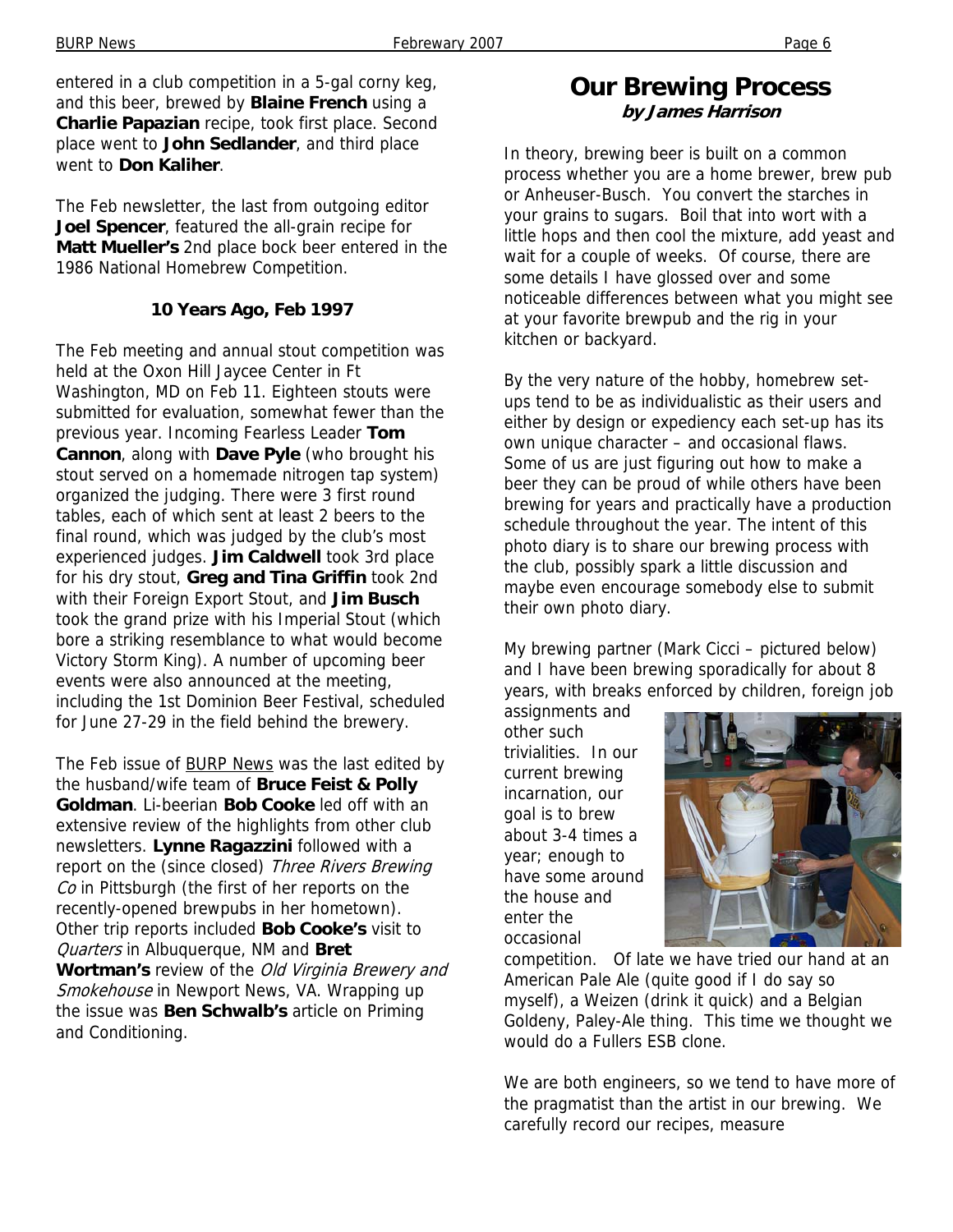temperatures, and generally document what we do in the hope that we can control our brewing and learn from our mistakes. For example, our very first brewing lesson was that we needed a longer spoon for stirring wort and that it probably shouldn't be made of metal. The second lesson was that a set of tongs can retrieve a spoon from boiling wort.

#### **Mash Tun**

Our mash tun is a highly specialized piece of equipment, as can be seen in the picture; but, it has proven to be very effective at holding a set temperature for the 60-75 minute mash. The

biggest challenge we have had is working out the exact temperature of the water we add to the mash to achieve the desired mash temperature. For



several batches we would consistently be a few degrees cool and we would have to bump it up with additional hot water; but, we seem to have it dialed-in now. For this particular brew, the mash was 60 min at 150 degrees F.

#### **Lauter Tun and Sparging**

Once the mash has spent its time in the mash tun, we transfer it to our lauter tun – a second hand "Zapap" lauter tun. If you are not familiar with this type of mash tun, it is basically a 5 gallon bucket with hundreds of small holes in the bottom that allows the water and sugars to flow into another bucket while leaving the spent grain behind. The sparging process consists of slowly draining and recirculating the fluid through the grain bed until it "runs clear". Note that "clear" is a pretty subjective measure and depends on a number of factors including, but not limited to, pain in the wrists from holding the measuring cups and a general boredom factor. Once we are satisfied that the wort is running clear, we start adding 170F sparge water and draining the wort into the brew kettle.

#### **Brew Kettle**



Like many brewers we have moved the brewing (and all of the associated smells and spills) out of the kitchen and into the yard. Of course one of the great moments in recent home brewing is the popularity of deep fried turkeys; making big propane burners and 8 gallon pots readily available. That is the combination we used. The

biggest effort is to try to prevent boil-overs. Our recent program of skimming the foam that builds up on the surface of the wort as it approaches boil and easing the flame back at the same time has reduced our boil-overs. Although it has simultaneously reduced the drama and excitement of seeing boiling, wort-foam cascade all over the sidewalk. We use both pellet and leaf hops based on recipe and availability; all measured with a basic kitchen scale.

#### **Chilling Wort & Pitching Yeast**

In order to cool the wort down to a temperature suitable for yeast survival, we use a copper coil chiller, which is a massive improvement over the ice around the brew kettle method we started with (that takes two or three hours at best). In order to sterilize the chiller, we drop it in the wort about 5

minutes before the boil ends (as we are adding the last bits of hops). Experience – and melted plastic – has taught us to be



very careful with the tubing around the hot spots. Once the boil is over, we carry the brew kettle with the chiller over to the kitchen sink. The chiller is hooked to the tap and cold water is run through. Depending on what time of year it is (and how cold the cold water is), this is a good time to have a beer or two.

In order to keep bad things (bacteria and the like) out of the beer, we do cover the brew kettle at this point. Once the beer is down to a good temperature for the yeast (usually in the 70's F) we pour it into the carboy, oxygenate it and pour the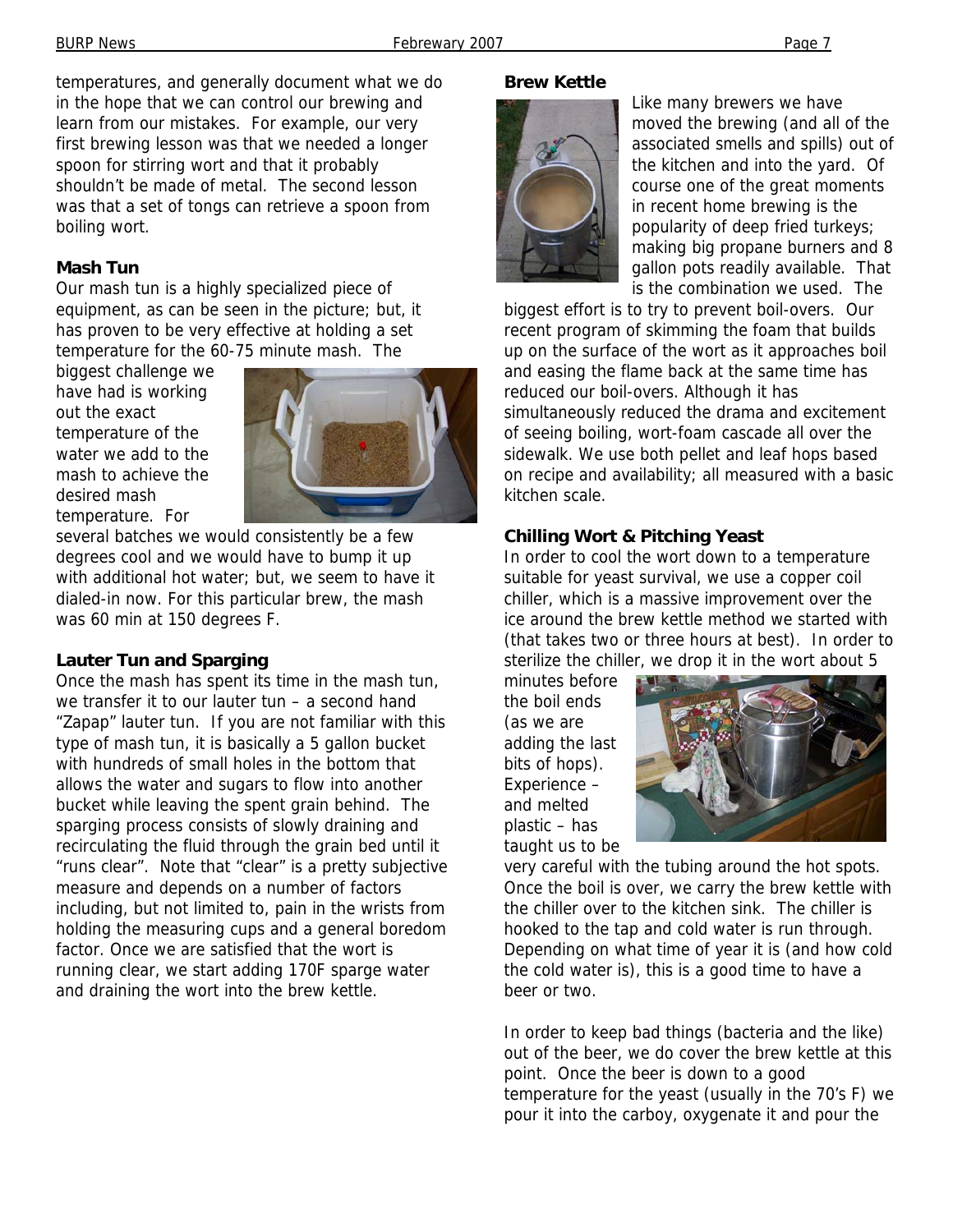yeast in. A couple of notes here - this batch was the first time we have used a glass carboy rather than a plastic one for the primary fermentation. It appears to have had zero effect on the beer. An oxygen stone is a big (actually colossal) improvement over stirring the beer to get the oxygen in. However, you have to be careful. We have had the oxygen stone fall into the beer (we left in for fermentation and both the beer and stone were fine). We have melted tubes trying to boil the stone and we have been aggravated in trying to get the oxygen going. One solid recommendation is to give the oxygen a quick test while it is in the boiling sterilization water.

#### **Finishing Up**

Generally we have always had a good fermentation by the morning after the boil. So if you don't, I can't really help you – try more yeast. After a week in the primary ferment, we (actually just Mark since it's in his basement) rack the beer over to the secondary carboy. Another week or so and we (or again Mark as he



hogs all the really good jobs) bottle the beer using a pretty standard bottling siphon after adding a bit of sugar water to the beer to give us carbonation and in 4-6 more weeks we are enjoying our (nearly) 2 cases of beer. I can report that the ESB pictured in this article turned out quite well, though you will have to take my word for it as neither Mark's supply nor mine has lasted this long.

[Thank you to James for taking the time to share his and Mark's experiences as home brewers.

If you would like to share your experiences, please send an email to madfox@comcast.net.]

## **BURP Prosperity Report**

By Larry Koch, Minister of Prosperity

#### **Current Financial Position**

| Previous Balance -<br>4 Jan 07 | \$19,242 |
|--------------------------------|----------|
| Income                         | \$922    |
| Expenses                       | \$682    |
| Current Balance -<br>15 Feb 07 | \$19,482 |

BURP members are reminded that all expense submissions must include details. Required details are date, exact amount, detailed description of the item, any special circumstances, and name of person to be reimbursed. Event coordinators should maintain a spreadsheet for their project.

Spreadsheets and other financial data are available on the BURP website to registered users at http://burp.burp.org/Default.aspx?tabid=438.

### **Membership Update**

By Christine Johnbrier, Ministrix of Propaganda

This month we welcome new members **Joshua & Kathy Nay** of Falls Church, VA; **Scott Roberts** of Washington, DC; **Paul & Kelly Quick** or Herndon, VA; **Yancy Bodenstein** of Gaithersburg, MD; **Scott Wise** of Waldorf, MD; and **Michael Tonsmeire** of Arlington, VA. A special welcome back to **Christian & Jessica Parker** of Leesburg, VA and **Jack Mowbray** of West Friendship, MD.

Please keep your contact information up-todate….most importantly, your email address. If you are not receiving an electronic notification each month with the newsletter link, that means I don't have your current email address! Send your contact information to membership@burp.org, and I'll see that your info is updated.